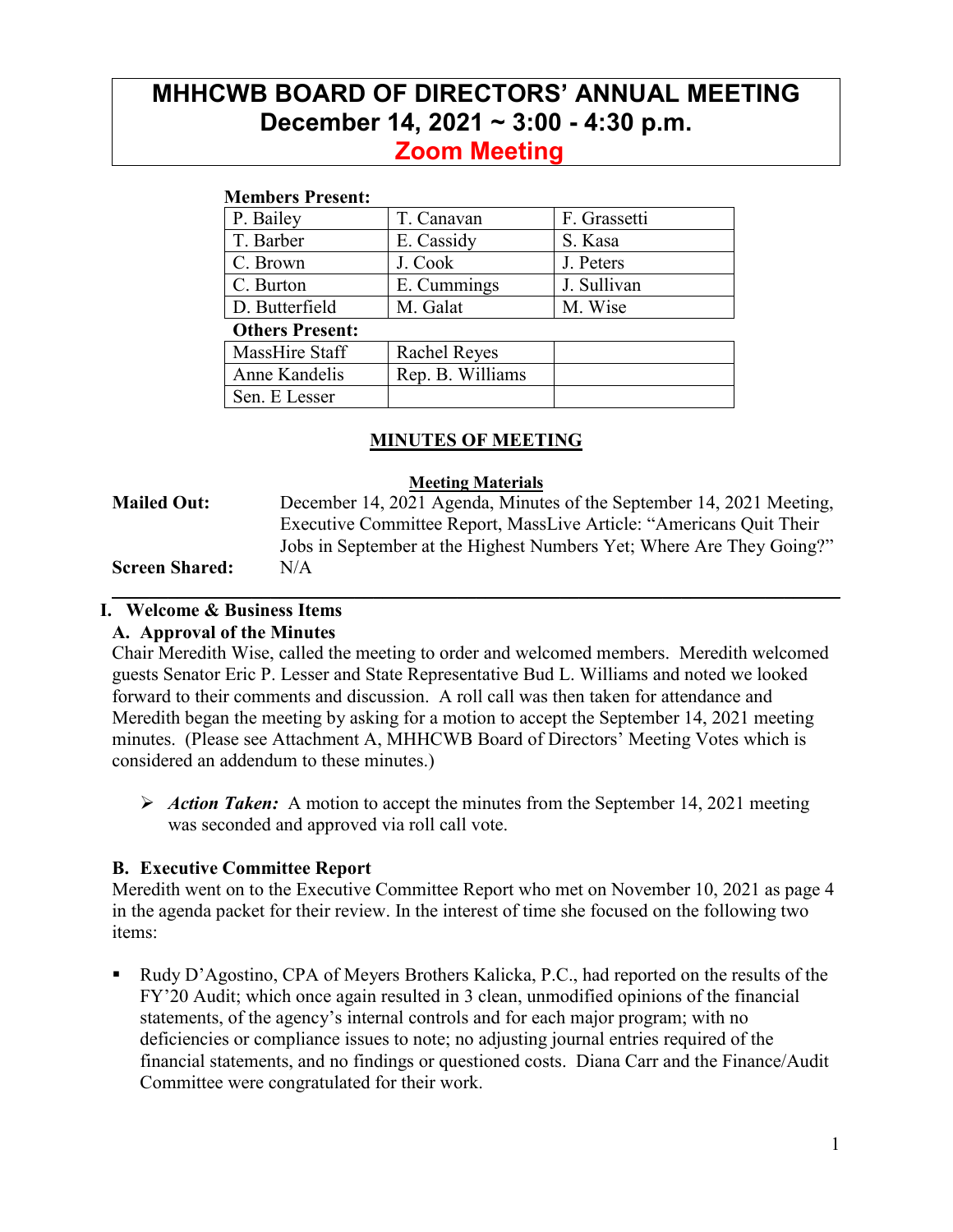Gina Golash-Kos had provided the Strategic Planning Committee report which included their review of the progress in the 1<sup>st</sup> QTR of the Strategic Plan KPIs and on a focused discussion on the status of the region's Labor Force Participation rate and how it has changed since the onset of the pandemic.

### **C. Election of Directors & Officers**

Meredith turned the meeting over to Governance Committee Chair, Craig Brown, who referred to page 5 in the agenda packet and recommended the following actions be approved:

### **1. Members with Terms Expiring December 2021**

Craig noted that the Governance Committee had reviewed attendance for those members whose terms expire this December against the Board's By-Law policy and discussed their re-election at their meeting and with the Executive Committee. They are as follows:

| <b>Name</b>            | <b>Title</b>              | <b>Company / City</b>                            |
|------------------------|---------------------------|--------------------------------------------------|
| 1. Eugene Cassidy      | President & CEO           | Big E, West Springfield                          |
| 2. Edward Demetrion    | VP of Sales               | Tiger Press, East Longmeadow                     |
| 3. Keshawn Dodds       | <b>Executive Director</b> | Boys & Girls Club Family Center, Springfield     |
| 4. Kermit Dunkelberg   | <b>Assistant VP, ABE</b>  | HCC / Ludlow Adult Learning Center, Regional Rep |
|                        | & Workforce               | for all DESE Programs                            |
|                        | Development               |                                                  |
| 5. Spiros Hatiras      | President & CEO           | Valley Health Systems, Inc., Holyoke             |
| 6. Pia Kumar           | Co-Owner                  | Universal Plastics, Holyoke                      |
| 7. Dr. Christina Royal | President                 | Holyoke Community College                        |
| 8. Henry Thomas        | President                 | Urban League of Springfield, Inc., Springfield   |
| 9. Jacob Waah          | President & CEO           | Victory Home Healthcare, Inc., Holyoke           |

 *Action Requested*: That the Board re-elect the above members at the Board December Annual meeting, for terms ending December 2024 with the exception of Pia Kumar who is stepping down from the Board.

## **2. Election of Officers:**

The slate of Officers needing to be voted on is as follows:

- Chair: Meredith Wise  $(3<sup>rd</sup>$  year of 3-year term)
- Vice-Chair: Patricia Samra (1-year term)
- **Treasurer:** Eugene Cassidy (1-year term)
- Clerk: Craig Brown (1-year term)
- President and Chief Executive Officer (non-voting): David M. Cruise
- Vice-President of Administration and Workforce Systems (non-voting): Christine Abramowitz
- Vice-President and Comptroller (non-voting): Diana Carr
- Vice-President of Workforce Operations (non-voting): Steven Trueman
	- Action Taken: A motion was taken that the terms of Officers above be elected was seconded and unanimously approved.

### **II. President & CEO Report**

Meredith turned the meeting over to David Cruise, who first thanked Patti Samra for agreeing to serve in the role as Vice-Chair to succeed Meredith at the end of her final term. He then set the stage for the board discussion by referring to the MassLive article included in the board packet: